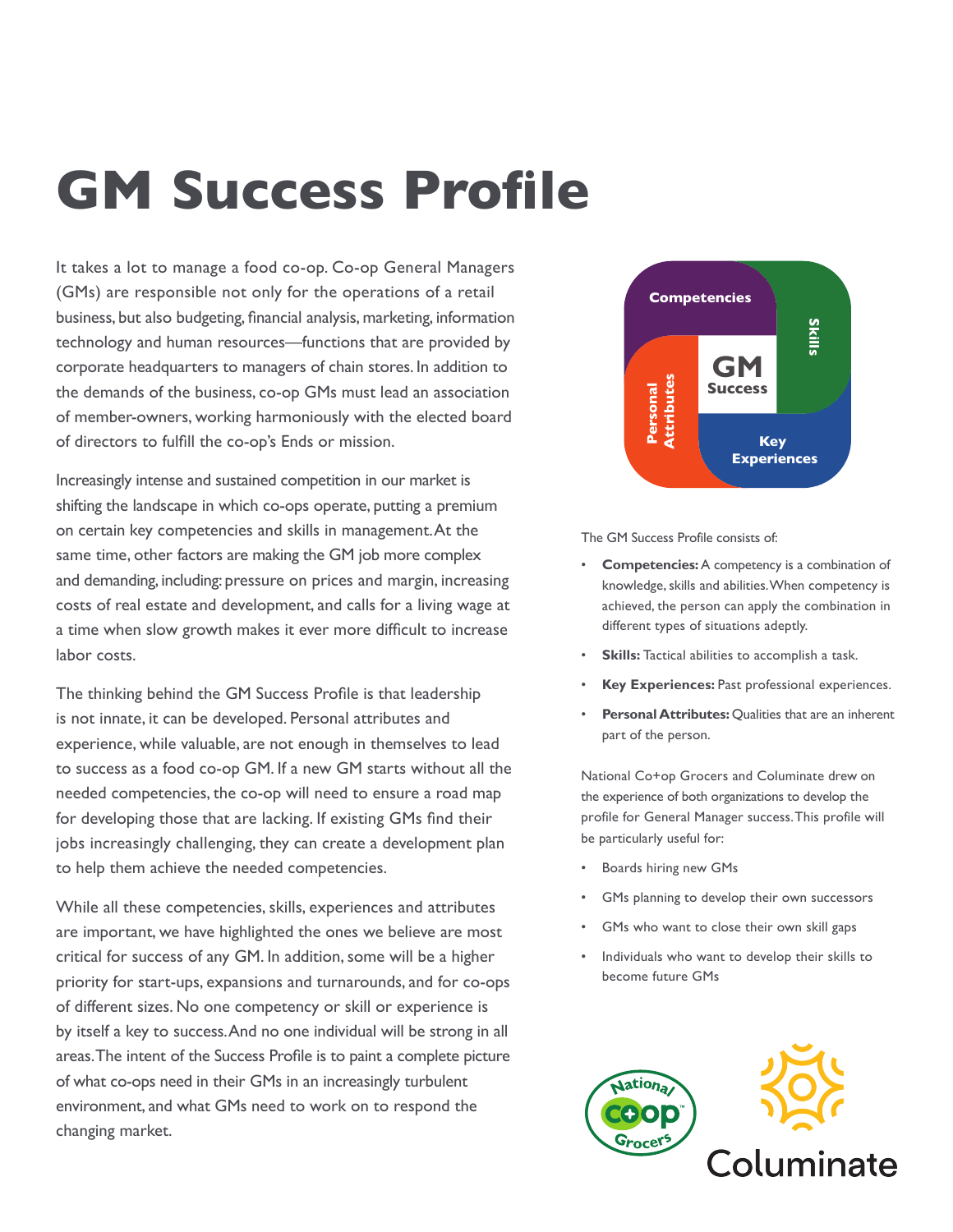## Competencies



|   | Competency                           | Description - What it is                                                                                                       | Behaviors - What it looks like                                                                                                                                                                                                                                                                                                                    |
|---|--------------------------------------|--------------------------------------------------------------------------------------------------------------------------------|---------------------------------------------------------------------------------------------------------------------------------------------------------------------------------------------------------------------------------------------------------------------------------------------------------------------------------------------------|
| ļ | <b>Strategic</b><br>thinking         | Thinks conceptually,<br>imaginatively and<br>systematically about success.                                                     | • Develops long-term (3-5 year) strategy based on analysis of industry,<br>market, and co-op's current and potential capabilities<br>• Understands context co-op is in, including strengths and weaknesses<br>compared to competition, industry, market trends<br>• Extracts key issues from complex, ambiguous and changing contexts             |
| ļ | <b>Financial</b><br>management       | Knows meaning of financial<br>variables, how to find them,<br>and how to place them in<br>business context.                    | • Interprets all three financial statements to make business decisions<br>• Uses financial data to diagnose and resolve business challenges<br>• Operates and monitors financial systems<br>• Identifies key indicators to link financial and performance information                                                                             |
| ļ | <b>Business</b><br>planning          | Enables co-op success and<br>growth by creating and<br>operationalizing goals.                                                 | • Takes vision and strategies and turns them into operational plan(s)<br>• Aligns operational plans to goals of co-op to Ends/Mission while<br>ensuring co-op's long-term prosperity                                                                                                                                                              |
| Į | <b>Building and</b><br>leading teams | Effectively facilitates the<br>formation of teams by<br>creating a climate of trust<br>and encouraging information<br>sharing. | • Resolves team conflict without damaging relationships<br>• Provides opportunities for others to learn and work together as a team<br>• Promotes cooperation and collaboration among teams and team<br>members<br>• Recognizes and encourages behaviors hat contribute to teamwork<br>• Ensures important information flows throughout the co-op |
|   | <b>Change</b><br>management          | Successfully aligns<br>stakeholders to effectively<br>implement organization and<br>business changes.                          | • Establishes structures and processes to plan and manage change<br>• Helps staff, Board and members develop clear understanding of why<br>change is needed, what they will need to differently<br>• Anticipates resistance and pro-actively takes action to lessen it<br>• Celebrates near-term successes                                        |
| ļ | <b>Influencing and</b><br>persuasion | Creates and communicates<br>compelling reasons for<br>their viewpoint to align<br>stakeholders with competing<br>views.        | • Uses stories, data and examples tailored to level and experience<br>of audience<br>• Presents multiple "pros" to a decision, and recognizes the "cons"<br>• Accurately anticipates implications of decisions for all stakeholders;<br>plans and communicates accordingly                                                                        |
|   | <b>Developing</b><br>talent          | Develops staff to increase<br>their capabilities, co-op<br>performance, and<br>engagement.                                     | • Accurately diagnoses performance and development gaps<br>• For staff and self, identifies development opportunities, ensures access<br>to them<br>• Provides regular, positive and constructive feedback and coaching                                                                                                                           |
|   | <b>Professional</b><br>communication | Communicates effectively<br>with multiple audiences using<br>different formats and styles.                                     | Demonstrates active listening (eye contact, asking questions, etc.)<br>٠<br>• Carries/presents self with poise, professionalism, warmth, confidence<br>and candor<br>• Confident and effective public speaker<br>• Organizes ideas into a clear flow or story                                                                                     |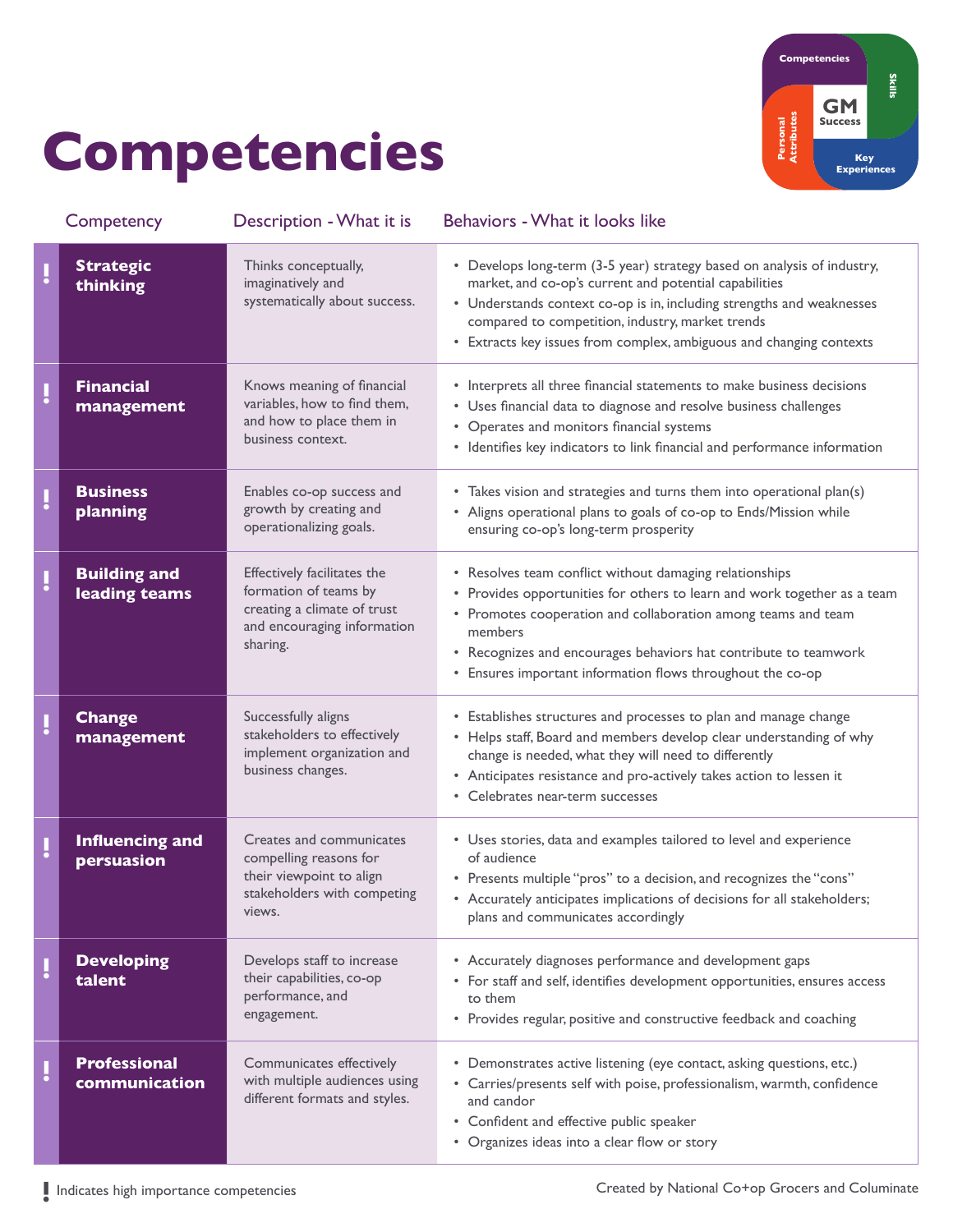## Competencies



| Competency                | Description - What it is                                                                             | Behaviors - What it looks like                                                                                                                                                                                                                                                                                                                                                                                                                                                        |
|---------------------------|------------------------------------------------------------------------------------------------------|---------------------------------------------------------------------------------------------------------------------------------------------------------------------------------------------------------------------------------------------------------------------------------------------------------------------------------------------------------------------------------------------------------------------------------------------------------------------------------------|
| <b>Problem solving</b>    | Accurately diagnoses root<br>causes of issues and correctly<br>identifies appropriate<br>resolution. | • Gets complete and accurate information by checking multiple sources<br>• Approaches a task or problem by breaking it down to smaller pieces<br>• Routinely identifies many possible causes<br>• Uses information and data to accurately weigh costs, benefits, risks of<br>potential solutions<br>• Systematically compares alternatives                                                                                                                                            |
| <b>Adaptability</b>       | Is resilient and keeps<br>moving forward in the<br>face of challenges or new<br>information.         | • Repeatedly demonstrates willingness to change (self, process,<br>organization)<br>• Does not get defensive or take contrary opinions personally<br>• Switches to different strategy when initial one is unsuccessful<br>• Willing to modify their opinion in face of contrary evidence<br>• Considers the specific situation, doesn't use past experience as barrier<br>to change<br>• Flexes communication and work styles depending on the needs of the<br>situation and audience |
| <b>Entrepreneurial</b>    | Appropriately assesses<br>and judges risk to leverage<br>opportunities, seeks<br>innovation.         | • Notices and seizes business opportunities<br>• Willing to take calculated risks to achieve goals<br>• Encourages and supports entrepreneurial behavior in others                                                                                                                                                                                                                                                                                                                    |
| <b>Time</b><br>management | Effectively assesses and<br>prioritizes tasks.                                                       | • Accurately assesses and acts upon priorities<br>• Plans use of their time, controls interruptions, completes work efficiently                                                                                                                                                                                                                                                                                                                                                       |
| <b>Negotiation</b>        | Explores positions,<br>alternatives to reach<br>outcomes that gain<br>acceptance of all parties.     | • Manages interpersonal dynamics to keeps discussion on issues<br>• Develops others' and own ideas<br>• Identifies alternatives and builds support for preferred alternatives                                                                                                                                                                                                                                                                                                         |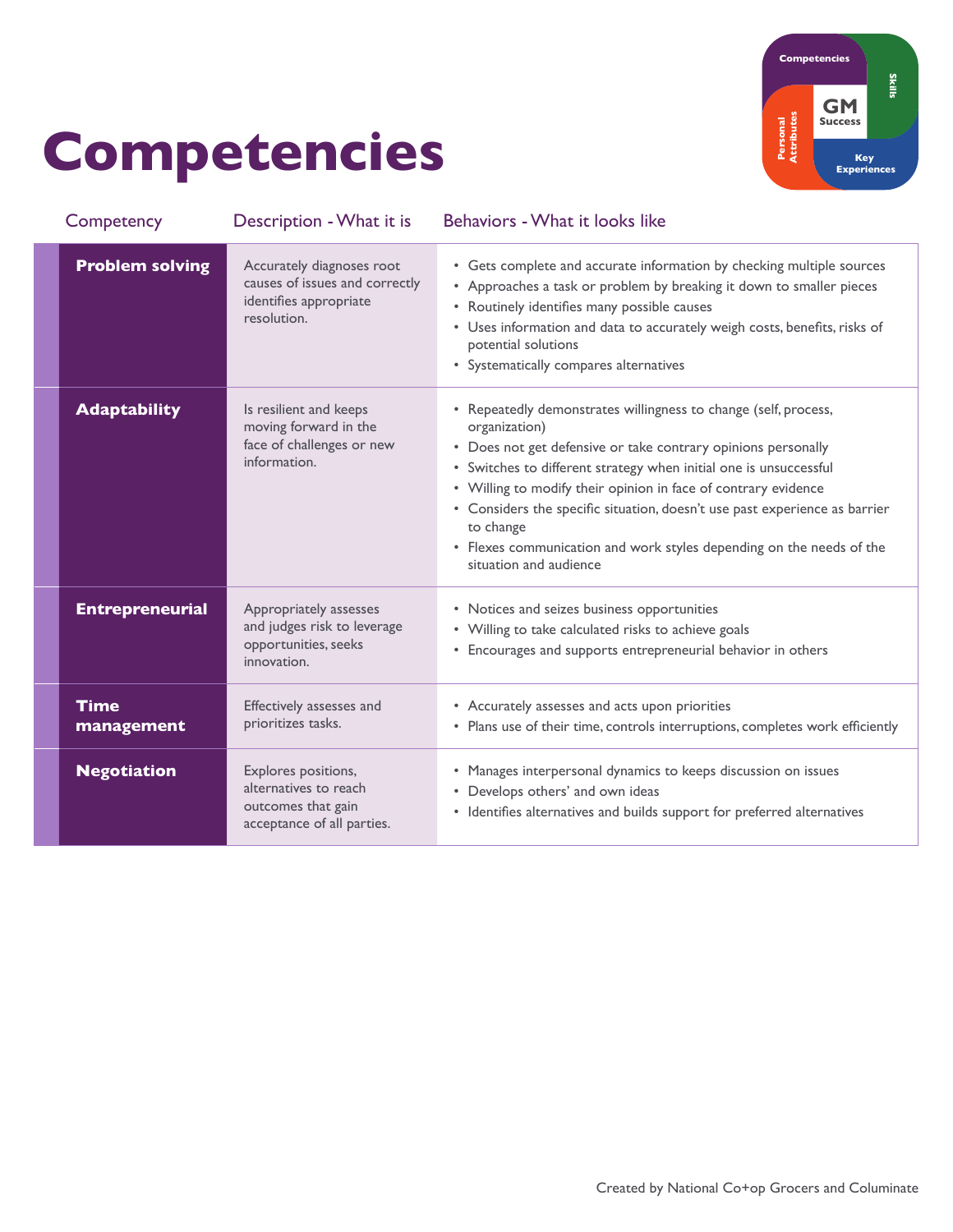#### Skills



| <b>Experience</b> |                                                      | <b>Preferred Experience</b>                                                                                                                                                                                                                    |  |
|-------------------|------------------------------------------------------|------------------------------------------------------------------------------------------------------------------------------------------------------------------------------------------------------------------------------------------------|--|
| IJ                | <b>Stakeholder alignment</b>                         | Enables stakeholders to move in same direction through thoughtful communications and<br>reducing competing interests.                                                                                                                          |  |
| IJ                | <b>Visioning</b>                                     | Creates and communicates a compelling vision with goals. Uses data to demonstrate<br>accomplishment.                                                                                                                                           |  |
| $\mathbf{l}$      | <b>Messaging for multiple</b><br><b>stakeholders</b> | Creates and manages communications appropriate to the audience. Is proactive and<br>strategic about managing the co-op's story for Board, staff and members.                                                                                   |  |
| Į                 | <b>Managing people</b>                               | Correctly assesses candidates' abilities and makes good hiring decisions. Evaluates, inspires,<br>recognizes, delegates work and provides feedback. Provides timely coaching and guidance<br>to help others strengthen self or resolve issues. |  |
|                   | <b>Financial reporting</b>                           | Can create and use meaningful business and financial reports. Creates and manages to a<br>budget.                                                                                                                                              |  |
|                   | <b>Managing other functions</b>                      | Knows enough about co-op retail and admin departments to effectively manage them.                                                                                                                                                              |  |
|                   | <b>Systems development and</b><br>monitoring         | Grows and pro-actively identifies improvements to how things are done. Creates new,<br>effective processes, verifies their success, makes adjustments as needed.                                                                               |  |
|                   | <b>Project management</b>                            | Completes projects on time and on budget using resources effectively.                                                                                                                                                                          |  |
|                   | <b>Developing self</b>                               | Proficient at identifying and closing own knowledge and skill gaps.                                                                                                                                                                            |  |
|                   | <b>Relationship building with</b><br>board           | Devotes appropriate amount of time and resources to strengthen Board-GM relations.                                                                                                                                                             |  |
|                   | <b>Collaborative</b>                                 | Develops cooperation and teamwork in groups, solutions benefit all parties. Open to<br>hearing multiple voices and participating in democratic processes.                                                                                      |  |
|                   | <b>Facilitation</b>                                  | Effectively leads and guides group discussions and activities.                                                                                                                                                                                 |  |
|                   | <b>Presentation skills</b>                           | Delivers polished presentations with organized content flow.                                                                                                                                                                                   |  |

**!** Indicates high importance skills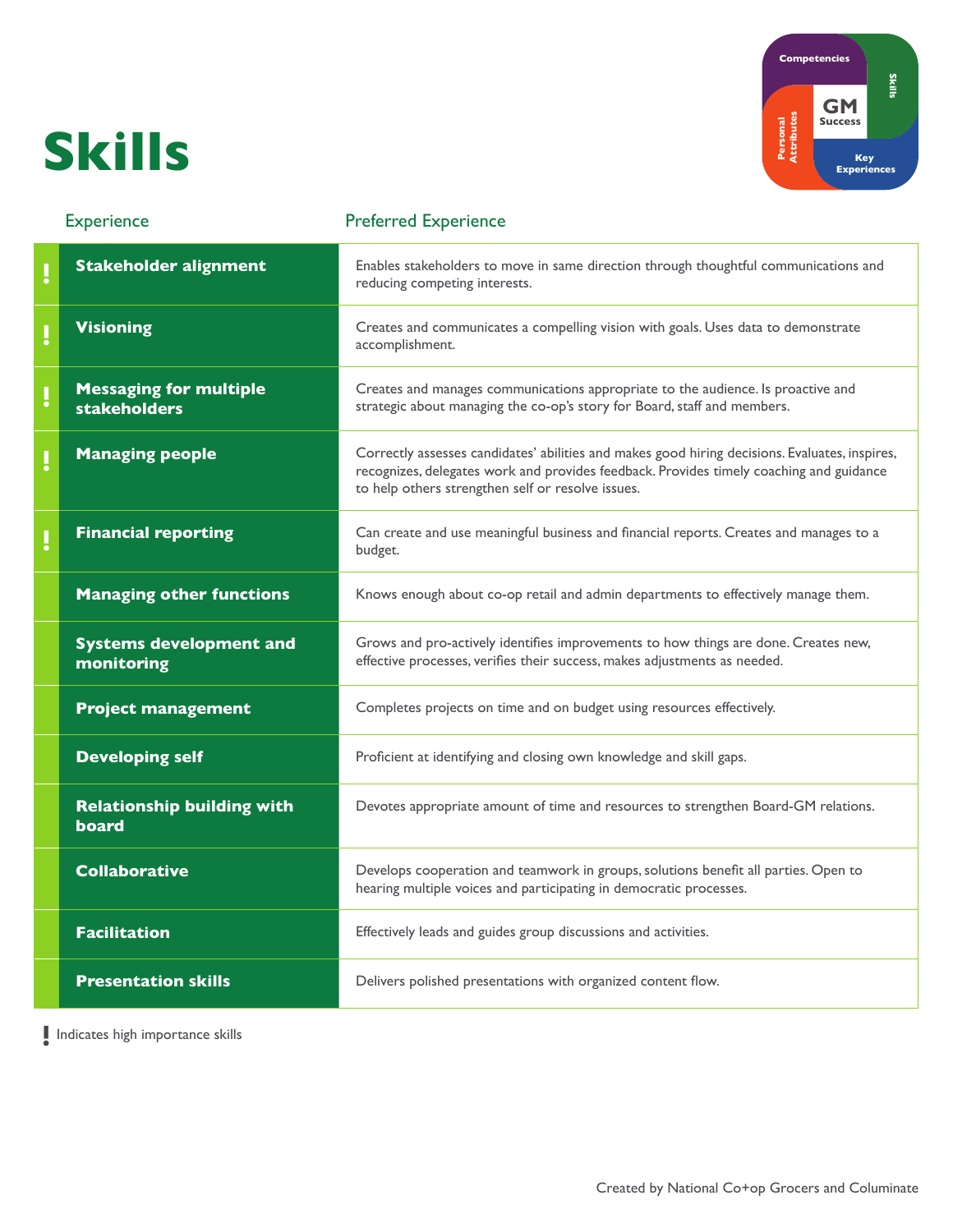# Key Experiences



| <b>Experience</b>       |                                             | <b>Preferred Experience</b>                                                                                                                           |  |
|-------------------------|---------------------------------------------|-------------------------------------------------------------------------------------------------------------------------------------------------------|--|
| $\overline{\mathsf{I}}$ | <b>Retail grocery experience</b>            | Experience as a produce, deli, grocery, marketing, store or operations manager. Familiar<br>with how stores operate to meet goals, knows key metrics. |  |
| Ű                       | <b>Experience managing people</b>           | More than 3 years managing people, preferable to have experience managing managers.                                                                   |  |
| ļ                       | <b>Leading a team</b>                       | Experience leading a team through situation similar to co-op's current situation and/or<br>future goals.                                              |  |
| ļ                       | <b>Track record of success</b>              | Prior work experience indicates several successful initiatives of same scope as needed at<br>co-op.                                                   |  |
|                         | <b>Project management</b>                   | Experience meets the needs and scope of the co-op's current and/or future operations and<br>goals.                                                    |  |
|                         | <b>Learning from failure</b>                | Has been unsuccessful in a past initiative and has improved skills as a result.                                                                       |  |
|                         | <b>Managing growth and change</b>           | Complex change initiatives involving multiple stakeholders.                                                                                           |  |
|                         | <b>Worked in a competitive</b><br>industry  | Competition equal to current and future environment of co-op.                                                                                         |  |
|                         | <b>Working with a board of</b><br>directors | Successful navigation of Board governance structure and processes, track record of<br>relationship building with the Board.                           |  |
|                         | <b>Public speaking and</b><br>presenting    | Experience equal to current and future needs of co-op.                                                                                                |  |

**!** Indicates high importance key experiences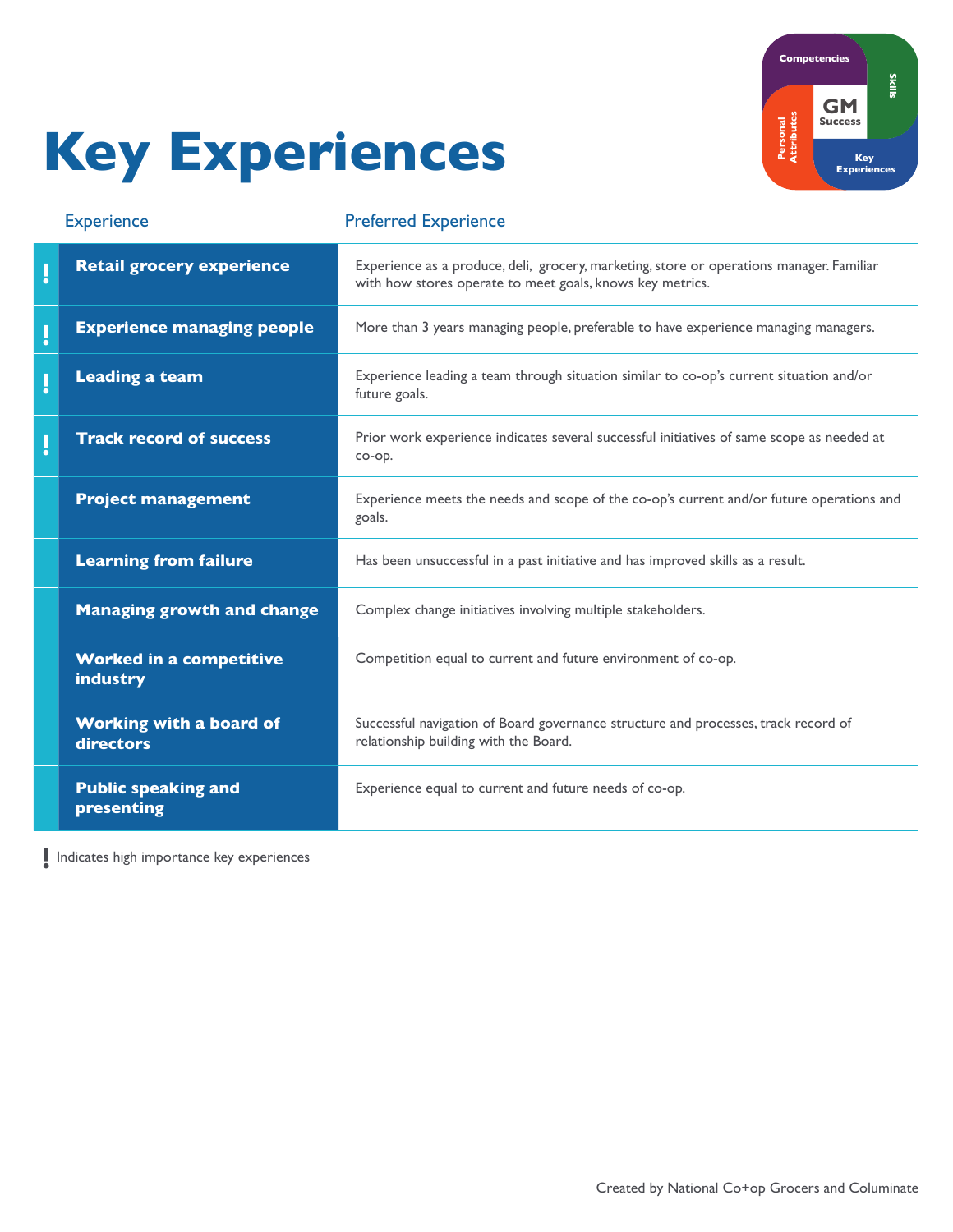### Personal Attributes



|    | <b>Attribute</b>                         | <b>Description</b>                                                                                                                             |
|----|------------------------------------------|------------------------------------------------------------------------------------------------------------------------------------------------|
| IJ | <b>Accountability</b>                    | Is willing and able to hold people accountable for co-op, department, and self success.<br>Willing to be held accountable.                     |
| ļ  | <b>Courageous</b>                        | Willing to make unpopular decisions when needed, and to have difficult discussions with<br>stakeholders.                                       |
|    | <b>Appreciative</b>                      | Willing to share credit and inspire others by providing appropriate recognition.                                                               |
|    | <b>Advocates for organization</b>        | Demonstrates focus on needs and success of overall organization through plans, actions<br>and words.                                           |
|    | <b>Ease with transparency</b>            | Understands importance of sharing information throughout organization when needed.                                                             |
|    | <b>Open mind</b>                         | Demonstrates curiosity about processes and people, listens to new ideas and alternatives.                                                      |
|    | <b>Service mindset</b>                   | Carries out operational and strategic tasks while demonstrating attention to customers<br>(internal and external) and the co-op's needs.       |
|    | <b>Self-aware</b>                        | Aware of own work and communication styles, adjusts as needed to successfully work with<br>others; Diagnoses and recognizes development needs. |
|    | <b>Models excellent</b><br>performance   | Demonstrates expectations of others through their own actions.                                                                                 |
|    | <b>Self-motivated</b>                    | Does not require constant oversight, pro-actively identifies opportunities and challenges.                                                     |
|    | <b>Respectful</b>                        | Demonstrates respect for others, even when a confecting opinion is held.                                                                       |
|    | <b>Embraces cooperative</b><br>structure | Articulates what makes co-ops different, works successfully within cooperative structure.                                                      |
|    | <b>Discretion</b>                        | Accurately assesses when to share information and when to keep information private,<br>doesn't gossip.                                         |
|    | <b>Values outside expertise</b>          | Seeks, listens, and acts as needed to alternative perspectives.                                                                                |
|    | <b>No criminal history</b>               | Does not have criminal history that represents risk to the co-op.                                                                              |

**!** Indicates high importance personal attributes